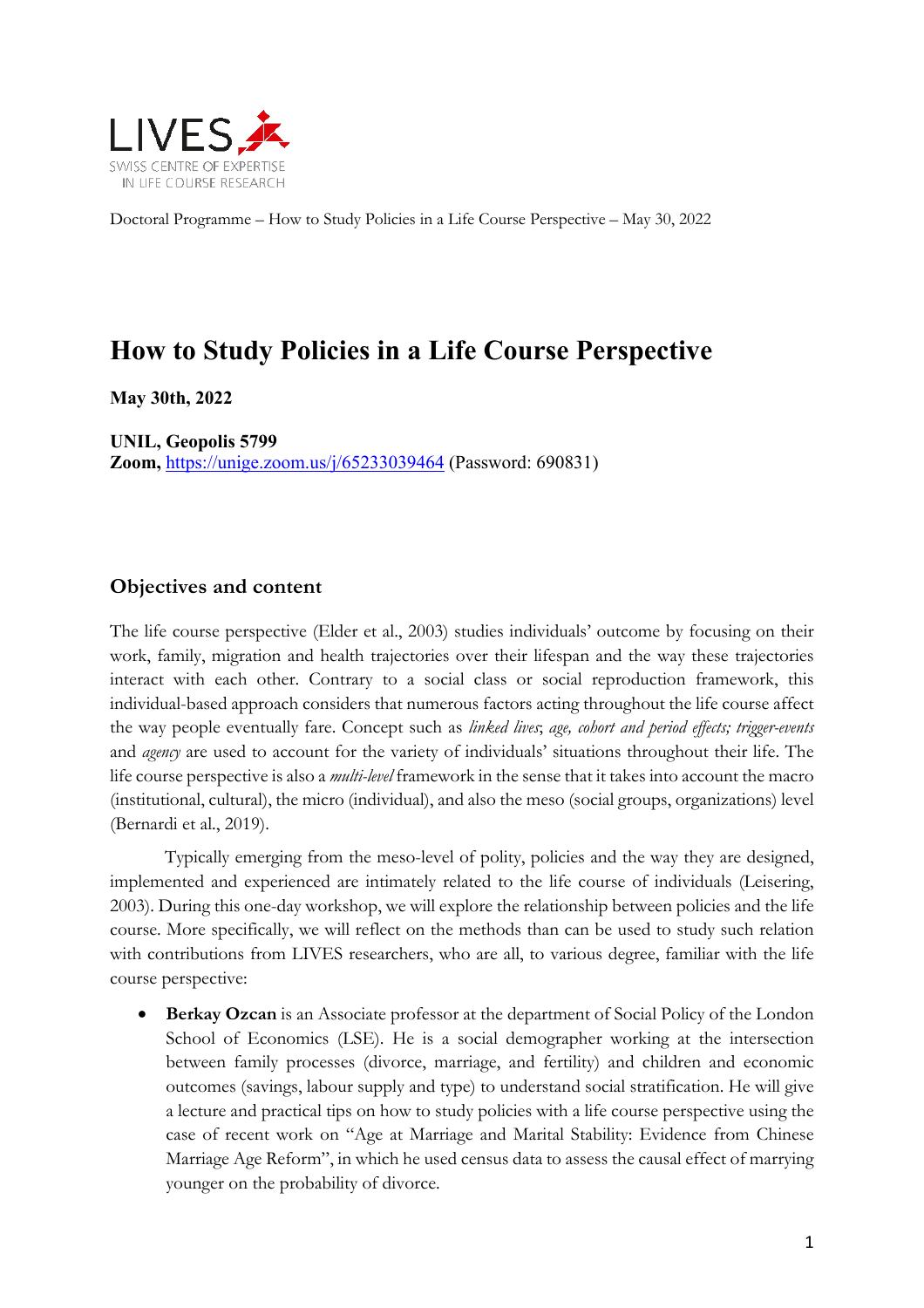- **Nathalie Vigna** is a PhD student at the University of Lausanne. She is currently researching on the impact of subjective social status on inequalities. She will present a mixed-method evaluation she conducted of the impact of a school guidance project on social inequality among teenagers in Turin, Italy. The quantitative part of the mixed-method evaluation was based on a combination of propensity-score-matching and difference-indifference techniques, while the qualitative part was based on non-participatory observation. She will discuss how the combination of these two methods allows assessing not only *if*, but also *why*, the programme influenced social inequality.
- **Anna Baranowska-Rataj** is an associate professor at the Department of Sociology, and a member of the Centre for Demographic and Ageing Research (CEDAR) at Umea University. She was a visiting professor at UNIL/LIVES in 2021-22. She will moderate an interdisciplinary session on the use in research of the concept of the *life course cube* (Bernardi et al., 2019). Discussions will be based on the case of the recently completed HORIZON 2020 project "Social Exclusion of Youth in Europe: Cumulative Disadvantage, Coping Strategies, Effective Policies and Transfer" (EXCEPT). The project applied both qualitative and quantitative methods, during the session, students will be separated in two groups, QUALI and QUANTI, to further discuss the specificities of both approaches. Students will wrap up the session by discussing altogether how the two methods complement each other in social policy research.
- **Emilie Rosenstein** is a professor at the School of Social Work and Health of Lausanne (HETSL), University of Applied Sciences and Arts Western Switzerland (HES-SO). She is specialized in social policies, notably related to disability. Based on a recent publication (Bonvin & Rosenstein, 2020), she will give a lecture on the *evidence-based* approach of policy evaluation and its shortcomings. She will then show how the use of qualitative methods and approaches – notably Sen's (1999) capability approach – can help gaining a more comprehensive understanding of the impact of social policies on the life course.

## **Workshop programme**

#### **09:00 – 12:00 Morning session**

- *09:00 – 09:30 Welcome: coffee & croissant*
- 09:30 *–* 10:30 Studying Policies in a Life Course Perspective: Example Cases from Marriage and Divorce Laws and Practical Tips – prof. **Berkay Ozcan** (LSE) + Questions and debate

*10:30 – 11:00 Coffee break*

11:00 *–* 12:00 Impact evaluation and implementation analysis: studying the effect of a guidance programme on social inequalities in track choices – **Nathalie Vigna** (UNIL) + Questions and debate